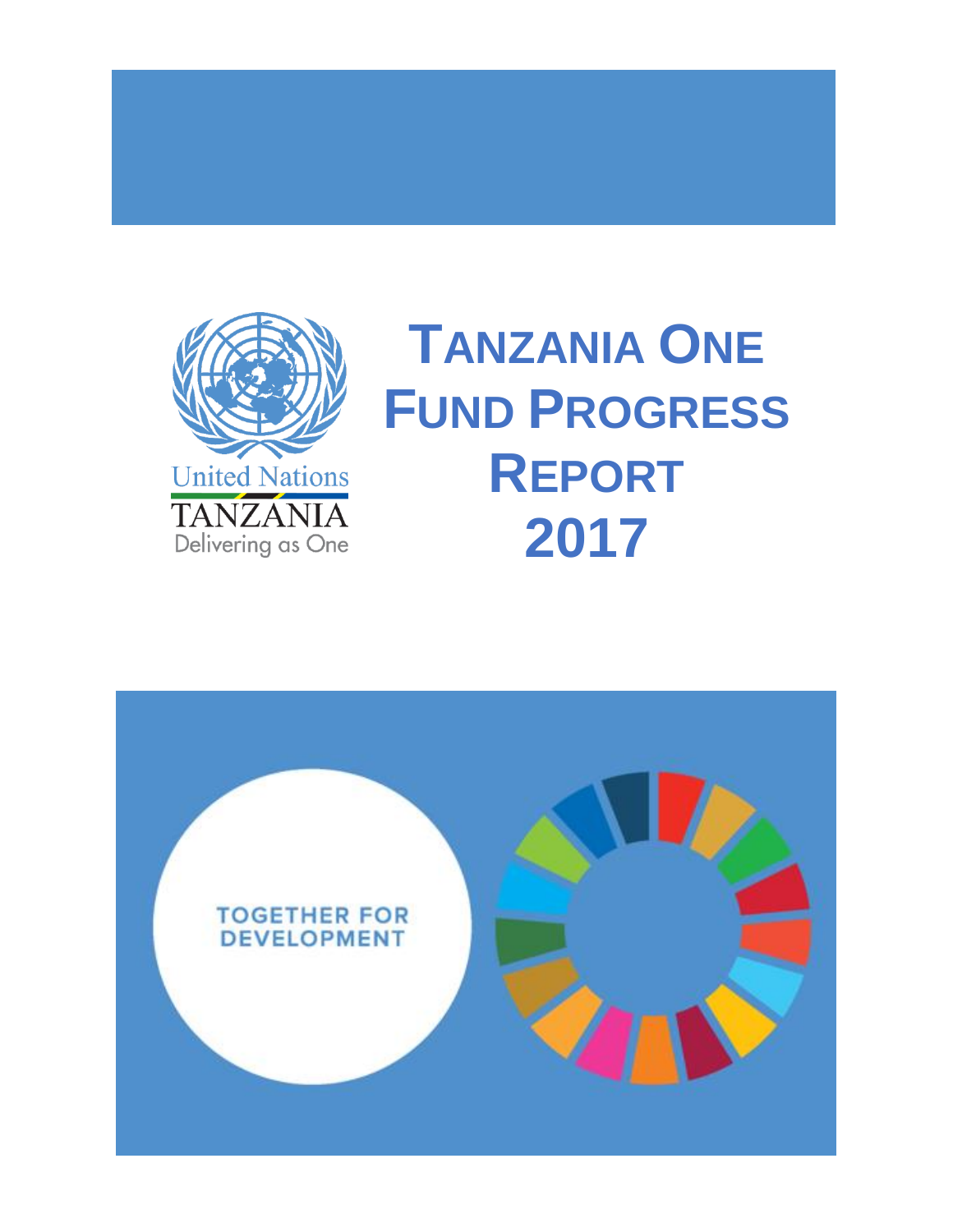# **Contents**

| 1.2 |                                                                    |  |  |
|-----|--------------------------------------------------------------------|--|--|
| 2.0 | COORDINATION AND ADMINISTRATION OF THE PROGRAMME 5                 |  |  |
| 3.0 |                                                                    |  |  |
| 3.1 | VIOLENCE AGAINST WOMEN AND CHILDREN THEME (VAWC)                   |  |  |
|     |                                                                    |  |  |
|     | 3.1.2 PROGRESS IN THE IMPLEMENTATION OF THE PLANNED ACTIVITIES  7  |  |  |
|     | 3.2 YOUTH AND WOMEN ECONOMIC EMPOWERMENT (YWEE) THEME  10          |  |  |
|     |                                                                    |  |  |
|     | 3.2.2 PROGRESS IN THE IMPLEMENTATION OF THE PLANNED ACTIVITIES  11 |  |  |
| 4.0 |                                                                    |  |  |
| 5.0 |                                                                    |  |  |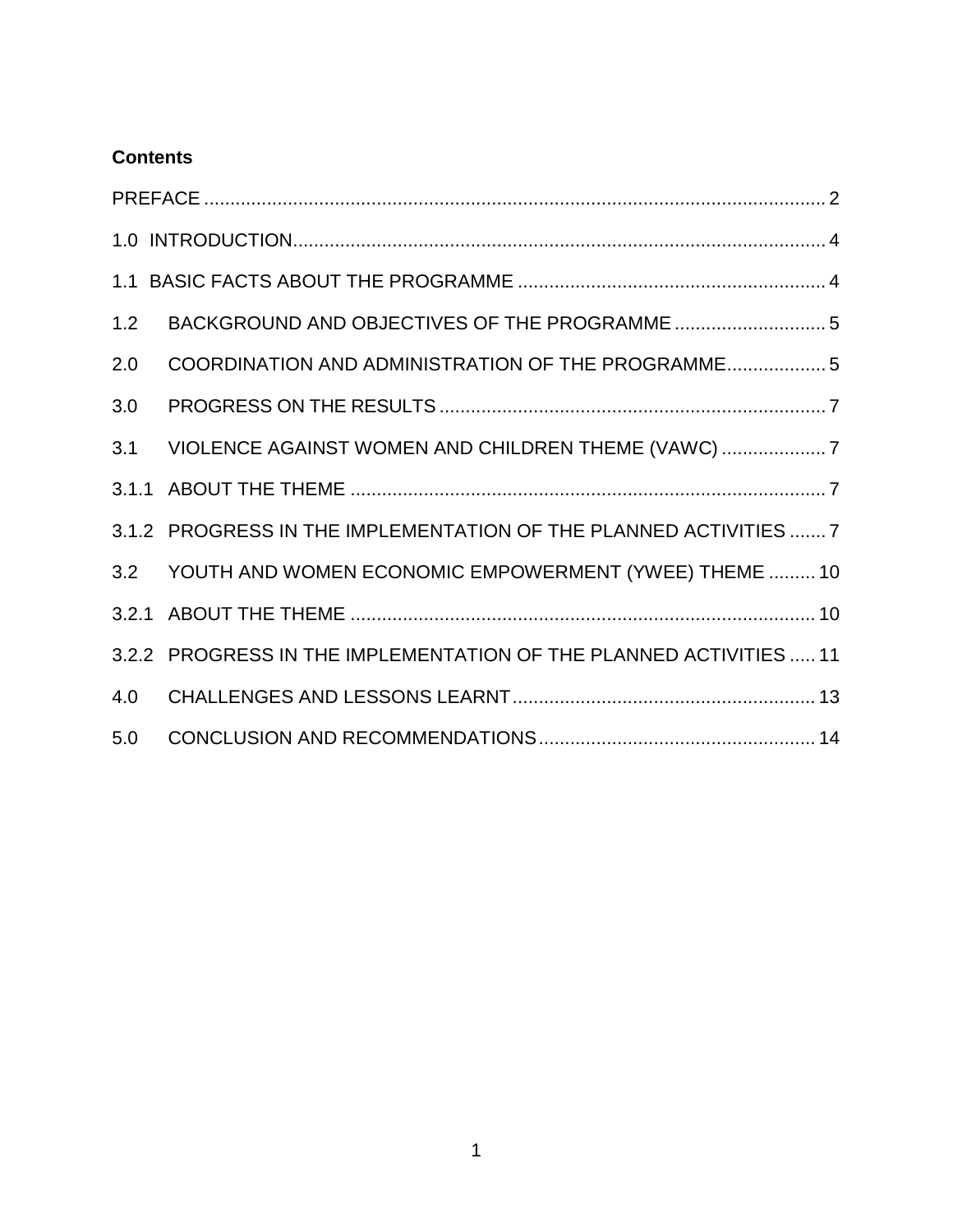#### <span id="page-2-0"></span>**Preface**

In 2017, the support through the Tanzania One Fund has prioritized the areas of women's economic empowerment and violence against women and children, as well as UN Coordination through the Office of the Resident Coordinator. Among the three, the area of women's economic empowerment is of highest priority to ensure inclusive economic growth in Tanzania. Geographically, the support has been focused on one of the poorest regions in Tanzania, the Kigoma Region, through the UN area-based Kigoma Joint Programme (KJP). While including all three priority areas, the KJP also supports the nexus of humanitarian and development activities, bridging the gap between the refugee populations and the host communities.

It is my singular honor and privilege on behalf of all the Participating UN Agencies of the Kigoma Joint Programme and particularly the Agencies responsible for Youth and Women Empowerment (YWEE) and Violence against Women and Children (VAWC) Themes to present an update on the progress of the programme which is partially being funded by the Norwegian Government.

The report highlights the progress and cumulative achievement up to December, 2017 of the two themes (YWEE and VAWC) funded by the Norwegian Government. It also presents some challenges, lessons learnt and strategies in place to enhance the implementation and achieve the broad objectives of the programme.

The compilation of this report was made possible by the active participation and commitment of participating UN Agencies of the two themes.

#### **Alvaro Rodriguez Resident Coordinator of the UN System, United Republic of Tanzania**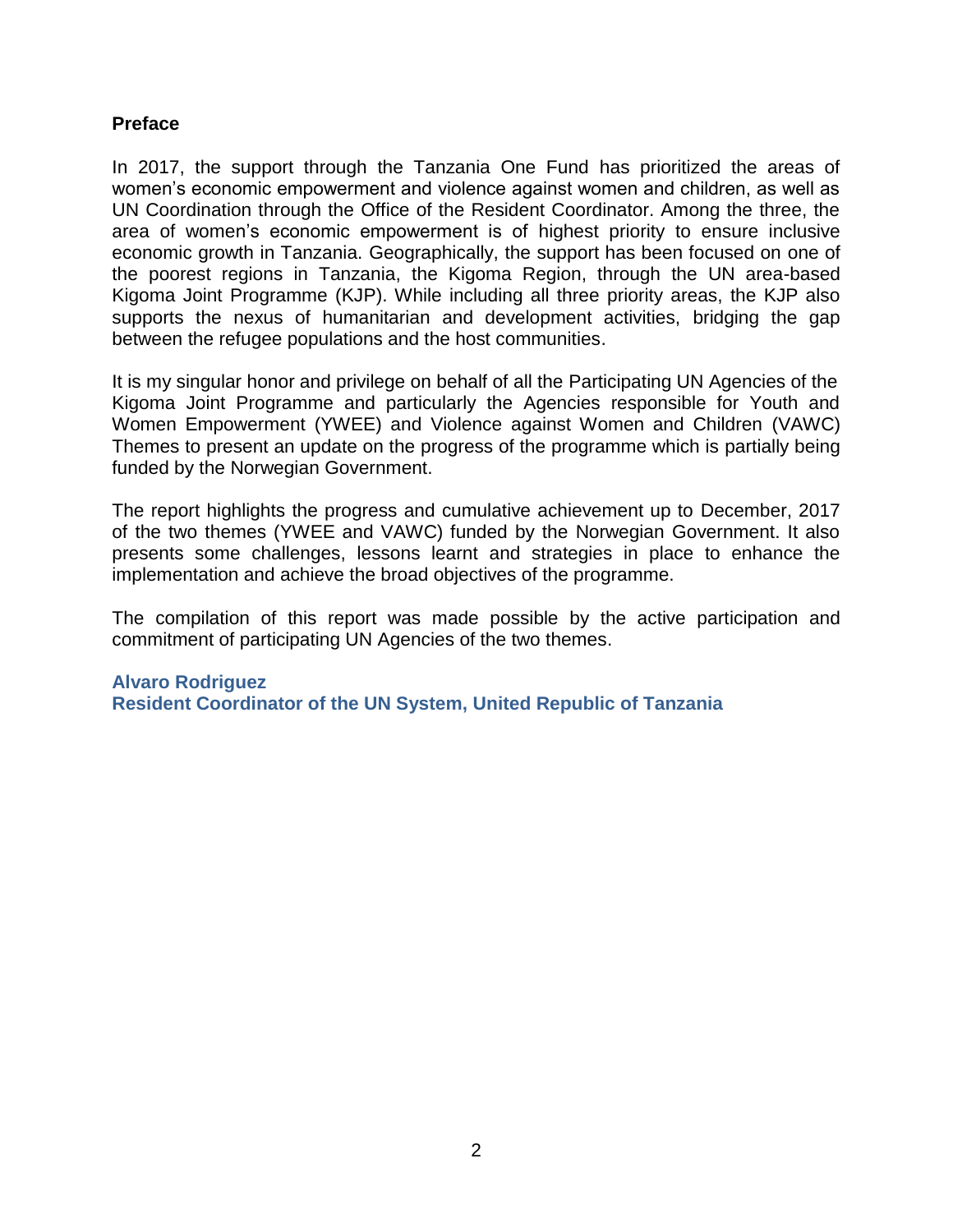# **TABLE OF CONTENT**

| 1.2   |                                                                |  |
|-------|----------------------------------------------------------------|--|
| 2.0   | COORDINATION AND ADMINISTRATION OF THE PROGRAMME 5             |  |
| 3.0   |                                                                |  |
| 3.1   | PROGRESS ON VIOLENCE AGAINST WOMEN AND CHILDREN THEME (VAWC) 7 |  |
| 3.1.1 |                                                                |  |
| 3.1.2 | PROGRESS IN THE IMPLEMENTATION OF THE PLANNED ACTIVITIES  7    |  |
| 3.2   | PROGRESS ON YOUTH AND WOMEN ECONOMIC EMPOWERMENT (YWEE) 10     |  |
| 3.2.1 |                                                                |  |
| 3.2.2 | PROGRESS IN THE IMPLEMENTATION OF THE PLANNED ACTIVITIES 11    |  |
| 4.0   |                                                                |  |
| 5.0   |                                                                |  |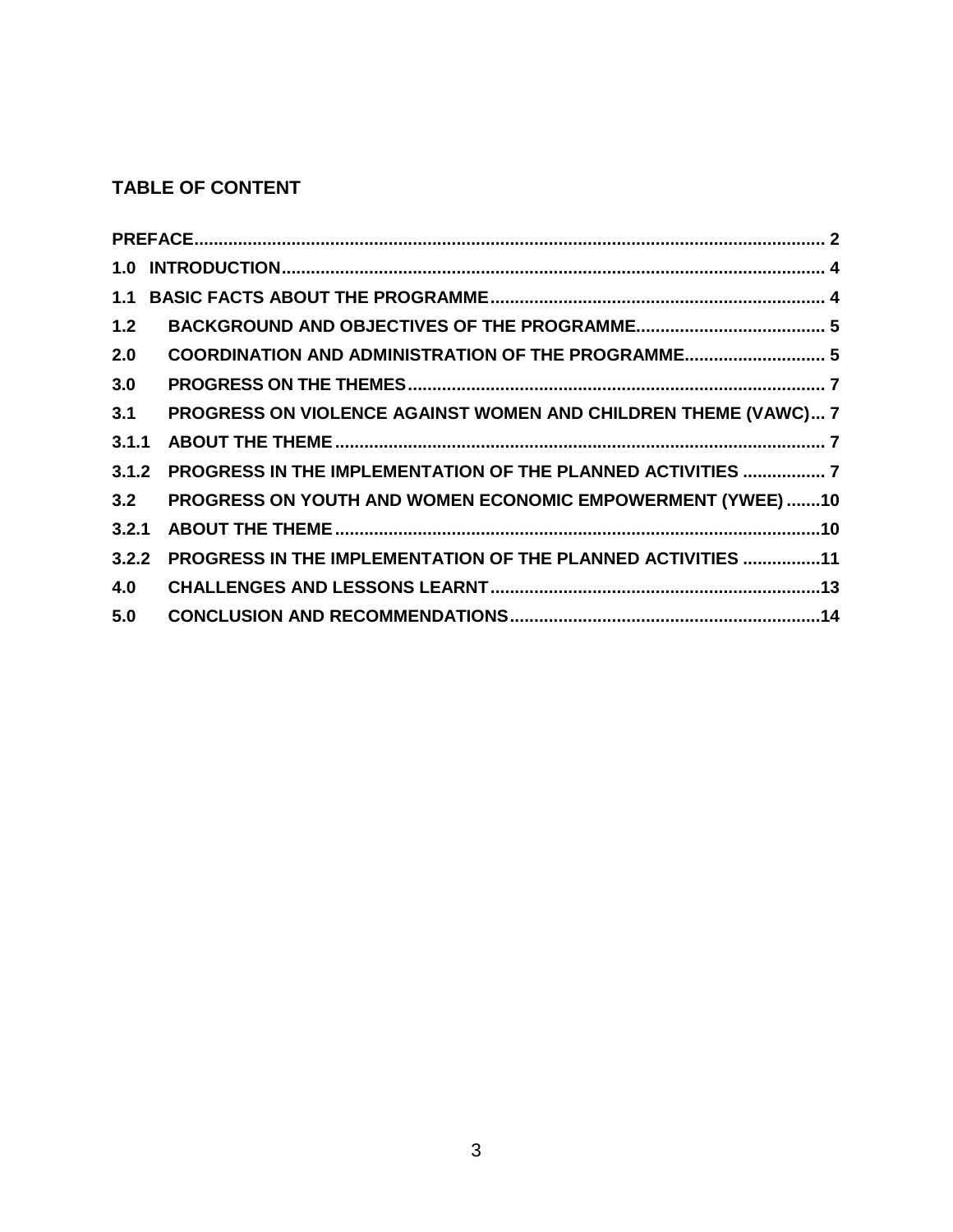# <span id="page-4-0"></span>**1.0 INTRODUCTION**

# <span id="page-4-1"></span>**1.1 Basic Facts about the Programme**

| Geographic<br>focus                 | The region of Kigoma in Tanzania, with the main focus, although not exclusive,<br>on the three refugee-hosting districts of Kasulu, Kibondo and Kakonko.                                                                                                                                                                                                               |
|-------------------------------------|------------------------------------------------------------------------------------------------------------------------------------------------------------------------------------------------------------------------------------------------------------------------------------------------------------------------------------------------------------------------|
| <b>Title</b>                        | UN Joint Programme for Kigoma                                                                                                                                                                                                                                                                                                                                          |
| <b>Duration</b>                     | 4 years - 01/07/2017 to 30/06 2021                                                                                                                                                                                                                                                                                                                                     |
| <b>Budget and</b><br><b>Funding</b> | The total estimated budget for the programme up to 2021 is about 55 MUSD of<br>which about MUSD 14.45 has been mobilized to date, mainly from the<br>Norwegian Government, Korea International Cooperation Agency (KOICA) and<br>core funds of UN agencies.                                                                                                            |
|                                     | Through the One Fund, the Norwegian Government has contributed about 6.9<br>MUSD which supports three themes/outcomes. In 2017, 2.51 MUSD was<br>allocated to Theme 2: Youth and Women's Economic Empowerment; and 1.25<br>MUSD to Theme 3: Violence against Women and Children (VAWC). In 2018,<br>further support will be provided to VAWC and Theme 6: Agriculture. |
|                                     | KOICA has provided 0.77 USD which supports Theme 4: Empowering<br>adolescent girls through education.                                                                                                                                                                                                                                                                  |
|                                     | The participating UN agencies are contributing about 4.63 MUSD. The current<br>funding gap for the Kigoma Joint Programme is 42.55 MUSD.                                                                                                                                                                                                                               |
| <b>Lead UN</b>                      | <b>Office of the UN Resident Coordinator</b>                                                                                                                                                                                                                                                                                                                           |
| organization                        | Overall strategic leadership provided by UN Resident Coordinator Alvaro<br>Rodriguez and Chair of Thematic Results Group on Resilience, Michael Dunford,<br>the Representative of WFP                                                                                                                                                                                  |
| Implementing                        | 1. Sustainable Energy and Environment (SEE):                                                                                                                                                                                                                                                                                                                           |
| <b>UN</b><br>organizations          | UNIDO (theme lead), UNEP, UN Women, UNCDF, UNESCO and FAO                                                                                                                                                                                                                                                                                                              |
| and contact<br>persons              | 2. Youth and Women's Economic Empowerment (YWEE)<br>UNCDF (theme lead), UNDP, UN WOMEN, ILO, UNHCR and ITC                                                                                                                                                                                                                                                             |
|                                     | 3. Violence against Women and Children (VAWC)<br>UNICEF (theme lead), UN WOMEN, UNFPA and IOM                                                                                                                                                                                                                                                                          |
|                                     | 4. Education<br>UNESCO (theme lead), UNICEF, ILO and UNFPA.                                                                                                                                                                                                                                                                                                            |
|                                     | 5. Water, Sanitation and Hygiene (WASH)<br>UNICEF (theme lead), WHO and UN Habitat.                                                                                                                                                                                                                                                                                    |
|                                     | 6. Agriculture<br>WFP (theme lead), FAO, UNCDF, ITC and UNEP                                                                                                                                                                                                                                                                                                           |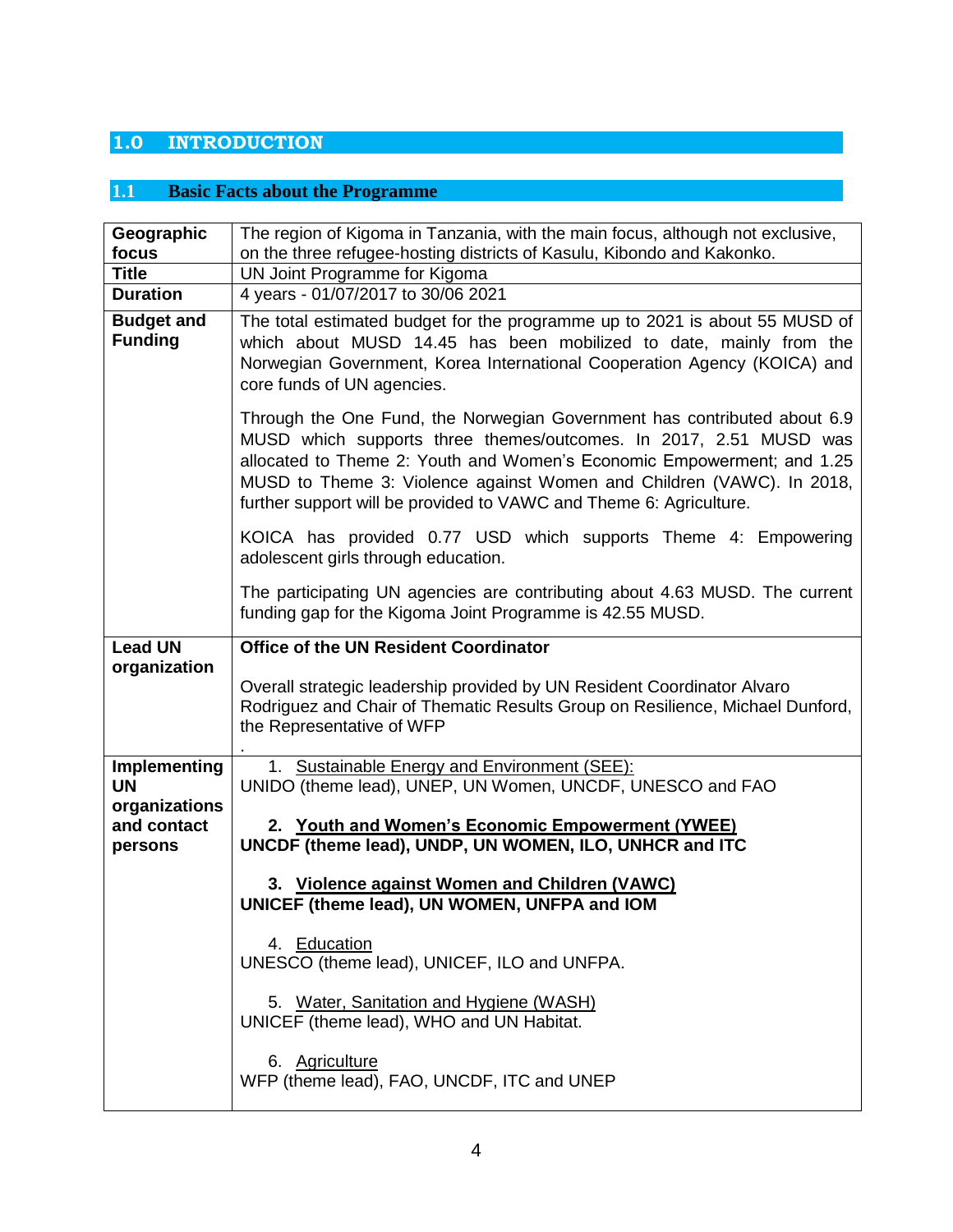#### <span id="page-5-0"></span>**1.2 Background and Objectives of the Programme**

The Kigoma Joint Programme is an area-based UN joint programme that cuts across multiple sectors to improve development and human security in Kigoma. The programme involves 16 different UN Agencies and was developed in cooperation with the regional and district authorities based on the development needs of Kigoma and the capacities of the UN in Tanzania.



Kigoma region is one of two regions in Tanzania which has experienced a relative increase in poverty levels between the two household surveys. The Kigoma Joint Programme applies a comprehensive approach to address a wide range of issues facing both the refugees and migrants in the region as well as the surrounding host communities. The humanitariandevelopment nexus is supported by linking together the UN's existing response to refugees and migrants with an increased focus on developing the host communities.

Expanding and increasing the support to host communities will help to decrease tensions and misunderstandings between the refugee/migrant population and the host population. Through supporting stability and prosperity in the Kigoma region it will also assist to support stability in the Great Lakes regional context.

The 16 participating UN agencies are cooperating across 6 themes which are sustainable energy and environment; youth and women's economic empowerment; violence against women and children; education with a focus on girls and adolescent girls; WASH (Water, Sanitation and Hygiene) and agriculture with a focus on developing local markets.

#### <span id="page-5-1"></span>**2.0 COORDINATION AND ADMINISTRATION OF THE PROGRAMME**

*Official Launching of the programme:* The United Nations in Tanzania officially launched the Kigoma Joint Programme in partnership with the government of the United Republic of Tanzania, members of the Development Partners Group, Civil Society Organizations, refugees and migrants and host populations in Kigoma on 20<sup>th</sup> September 2017 at the Nyarugusu Common Market where thousands of refugees and Kigoma residents regularly interact. Launching was preceded by visits to a Women's Business' Networks programme run by UNWOMEN; the inauguration of a UNICEF-supported Gender and Children's Desk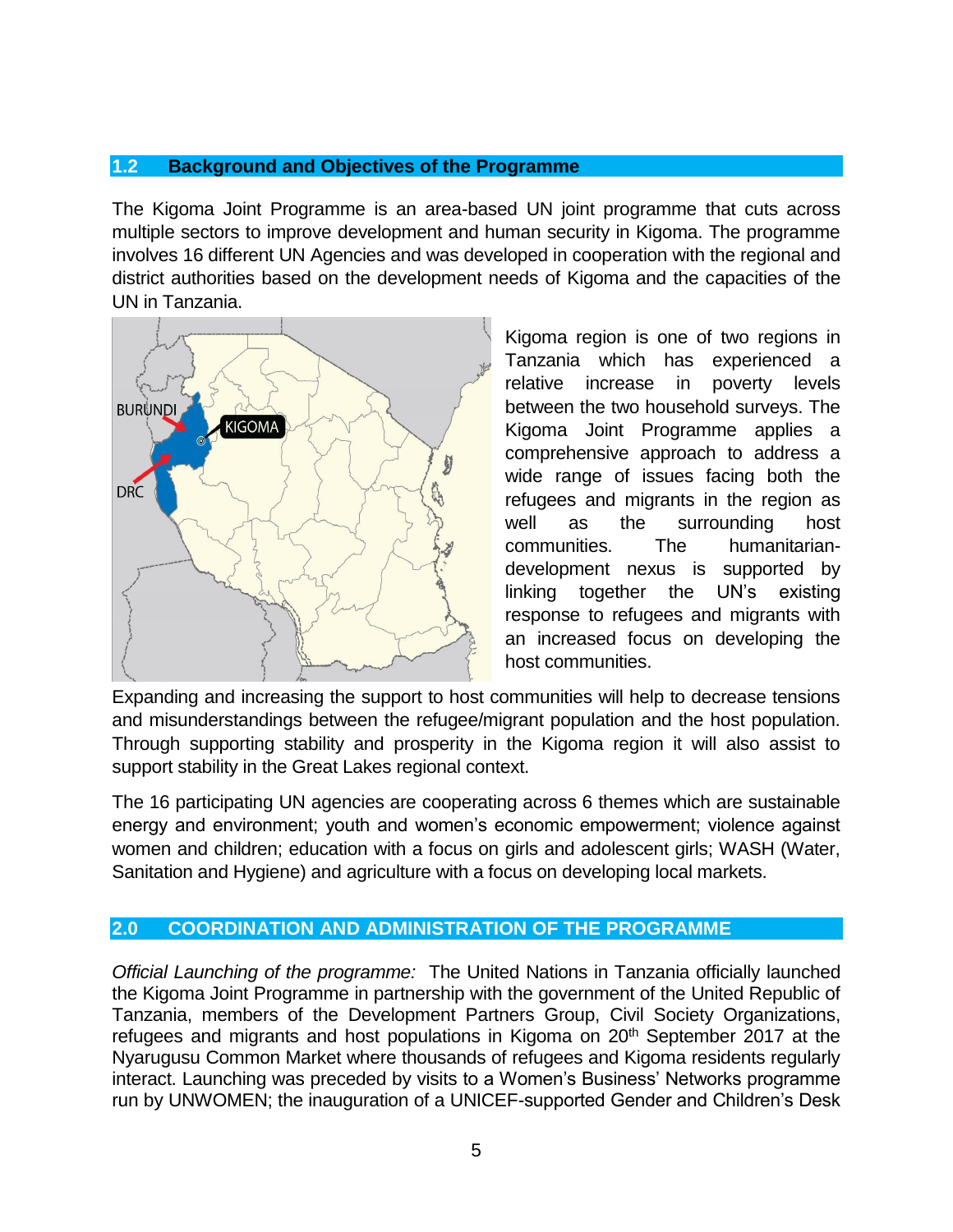at Kasulu Police Station; and the opening of a shelter for victims of violence run by the International Organization for Migration (IOM);



*Launching of the programme in Nyarugusu Market, Kasulu*

*The Coordination of the Joint Programme:* The overall coordination of the programme is under the Resident Coordinator's Office, supported by staff based in Kibondo. Currently there is a UN Coordination Specialist and two youth UN Volunteers based in Kibondo. The team is currently using WFP sub office and vehicle on cost sharing arrangement. There are also Government Focal Points in each district who support the agencies in implementing various activities.

*Theme Coordination:* The Themes are led by officials assigned by the lead agencies (UNICEF - VAWC and UNCDF - YWEE). Each Agency has also assigned officials to plan and handle programme activities.

*Coordination Meetings:* Theme leads have been organizing regular meetings with the participating agencies. Theme Leads meetings have also been organised by the RCO to ensure synergies between the themes and enhance the implementation of the programme.

*Communications:* The UN Communications Group has developed a joint communications strategy for Kigoma JP.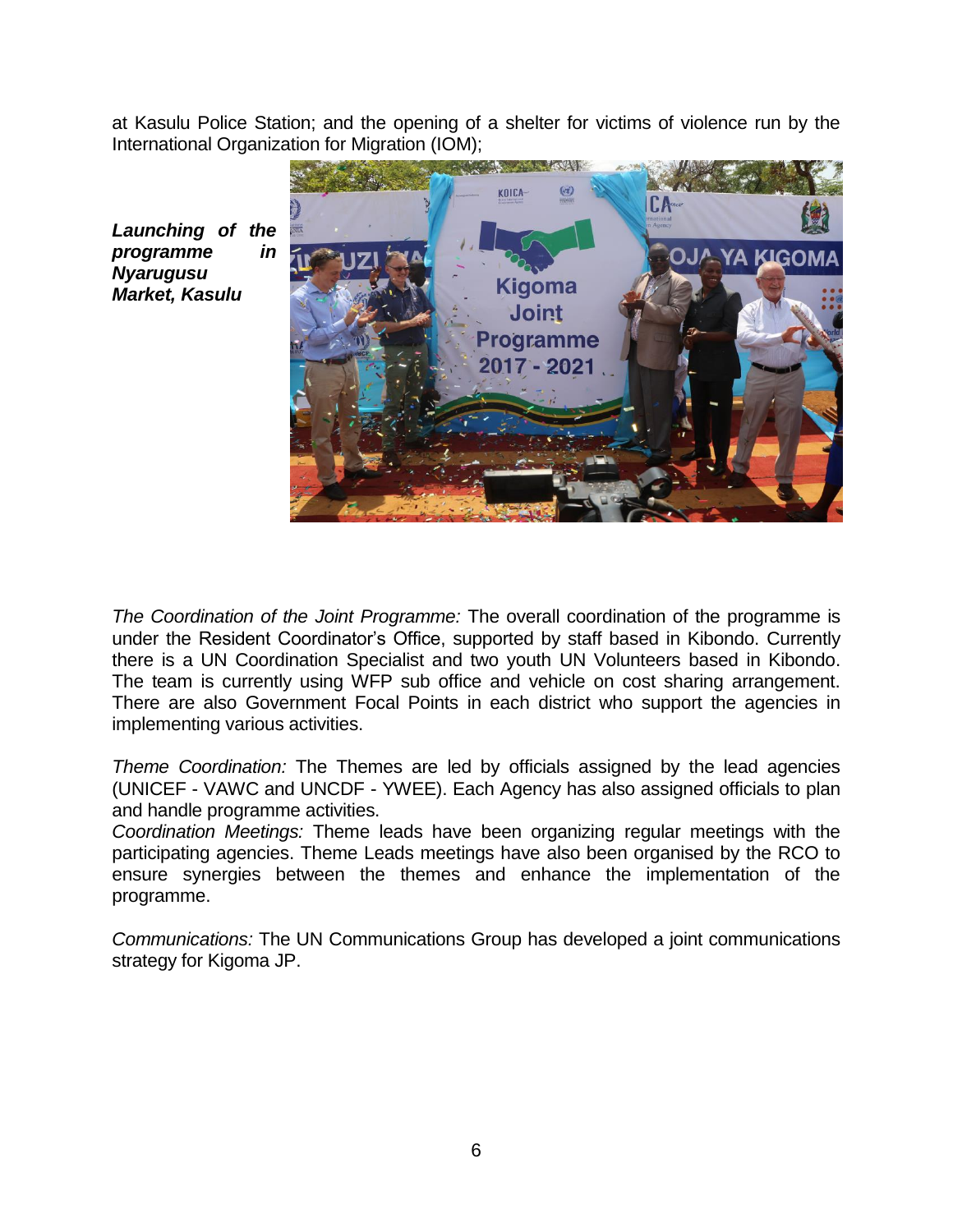#### <span id="page-7-0"></span>**3.0 PROGRESS ON THE RESULTS**

#### <span id="page-7-1"></span>**3.1 Violence Against Women and Children Theme (VAWC)**

#### <span id="page-7-2"></span>**3.1.1 About the Theme**

As part of the Agenda 2030 Sustainable Development Goals and the African Union Agenda 2063, the Government of Tanzania has set itself a target to end violence against women and girls. Tanzania's vision is aligned with the newly developed Global Partnership to End Violence Against Children, which seeks the global elimination of violence against children. The Violence Against Women and Children (VAWC) theme of

Kigoma Joint Programme is grounded in Tanzania's five-year National Plan of Action to End Violence Against Women and Children (NPA-VAWC, 2017-2021). Prior to the NPA-VAWC, initiatives to address violence against women and children were implemented through eight (8) different plans that have either expired, or nearly expired, which reinforced an artificial dichotomy between gender-based violence (GBV) and violence against children (VAC) programming, created numerous coordination structures and duplicated training and capacity building initiatives for front line service providers.

The NPA-VAWC recognizes that violence is cyclical and impacts survivors throughout their lifetime. It consolidates the previously disparate coordination structures in to one structure overseen by the office of the Prime Minister and calls for coordinated efforts in training, capacity building, and carrying our prevention activities

(1.)Household economic strengthening

Kigoma VAWC:

- (2.)Norms and Values (UNFPA)
- (3.)Safe environment (UNWomen)
- (4.)Parenting, family support and relationships (UNICEF)
- (5.)Implementation and enforcement of Laws (UNWomen)
- (6.)Safe schools and life skills (UNICEF)
- (7.)Response and support services (IOM)
- (8.)Coordination, monitoring and evaluation (UNICEF)

with communities. The NPA-VAWC is grounded in the INSPIRE strategies set out by the Global Partnership to End Violence Against Children. Each of the eight themes (see box) are part of the Joint Programme for Kigoma, with #2 - #8 falling under the umbrella of the VAWC component. (Household Economic Strengthening, #1 above, falls under the Youth and Economic Empowerment component lead by UNCDF.)

#### <span id="page-7-3"></span>**3.1.2 Progress in the Implementation of the Planned Activities**

i) *Child Protection Systems:* The VAWC thematic area is focused on programmatic engagement in four (4) districts in Kigoma region (Kasulu DC, Kasulu TC, Kibondo and Kakonko). UNICEF's programming in the four districts is commensurate with the child protection system's approach being used nationwide and scaling up the system's component parts. Prior to the Kigoma JP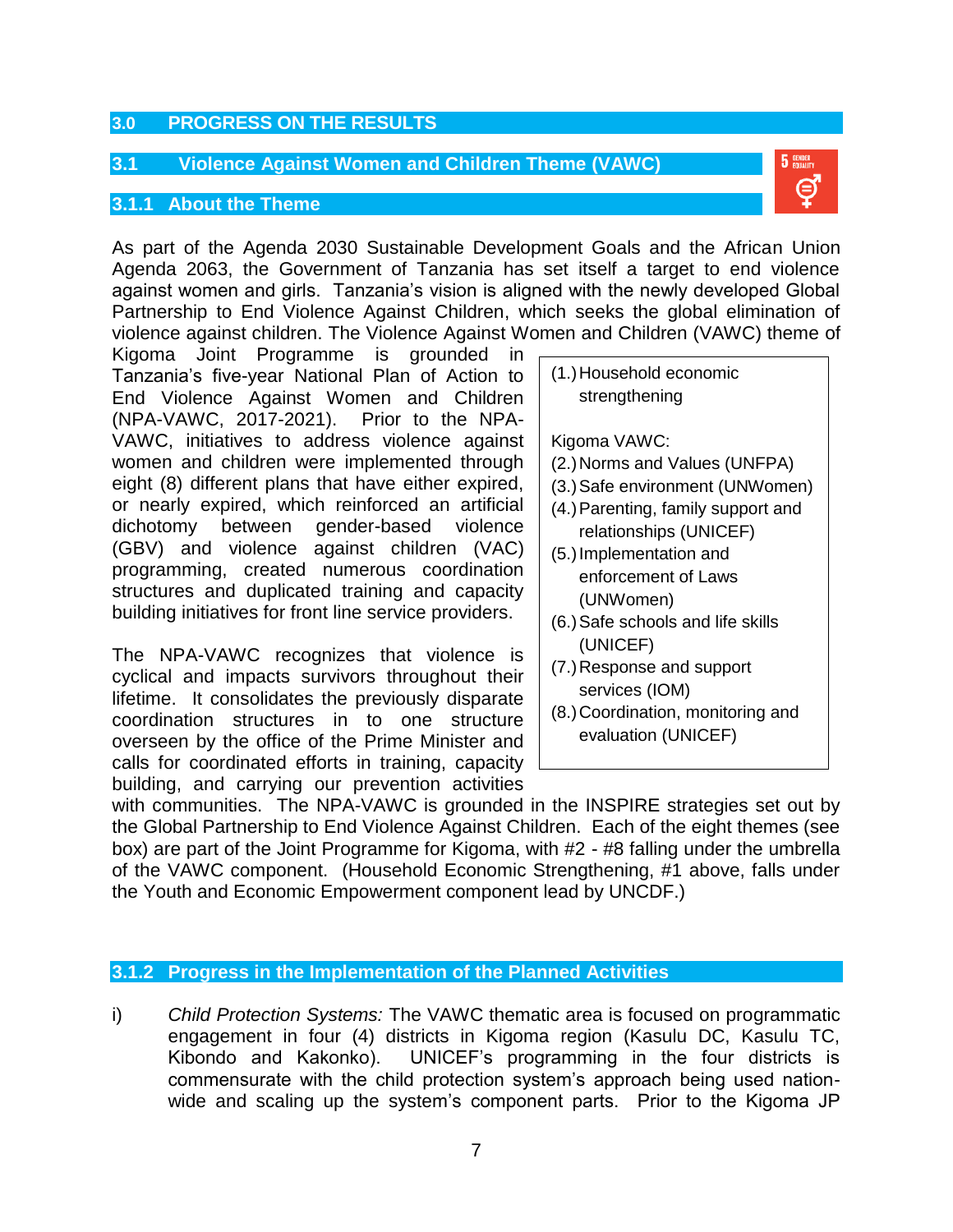VAWC, UNICEF had been working in Kasulu DC prior and already worked with the local government authority (LGA) to establish a Child Protection Committee and the Kasulu Gender and Children's Desk (GCDs). With the advent of the Joint Programme, all four districts now have functioning Child Protection Committees at the district level, as well as 30 ward level and 115 village level Most Vulnerable Children's Committees. The committees will soon transition to Protection Committees in accordance with the coordination guidelines promulgated by the NPA-VAWC. In the realm of prevention, with the Child Protection Committees in place, UNFPA embarked on holding community dialogues with the committees, starting this year in Kasulu TC, to discuss perceptions of violence and harmful practices. The perceptions garnered from this work will inform larger advocacy by the JP on VAWC.

ii) *Support Response to violence:* The establishment of the district, ward, and village level protection architecture, 353 children in need of assistance have received some form of front line service assistance and support. Critically, all four districts also now have a fit family program (56 families in all), which is an interim measure for children with acute protection concerns; the programme has benefited 71 children in need of emergency care. In partnership with Wotesawa

Young Domestic Worker's Organization, IOM has also established (and officially launched as of 18 September) a shelter for victims of violence in Kasulu TC, that has since taken 11 girls. The IOM/Wotesawa shelter, which has the capacity to assist 20 women and children in need of protective shelter, is operated in conjunction with the Department of Social Welfare, the Police, and the District Executive Director.

#### *Police Officers in Campaign on violence against women*



iii) *Training on Gender Based Violence and Child Abuse* and Operationalization of Police GCDs: This has also been rolled out in all four LGAs: the current plan of action calls for a GCD in each of the three remaining districts, with work to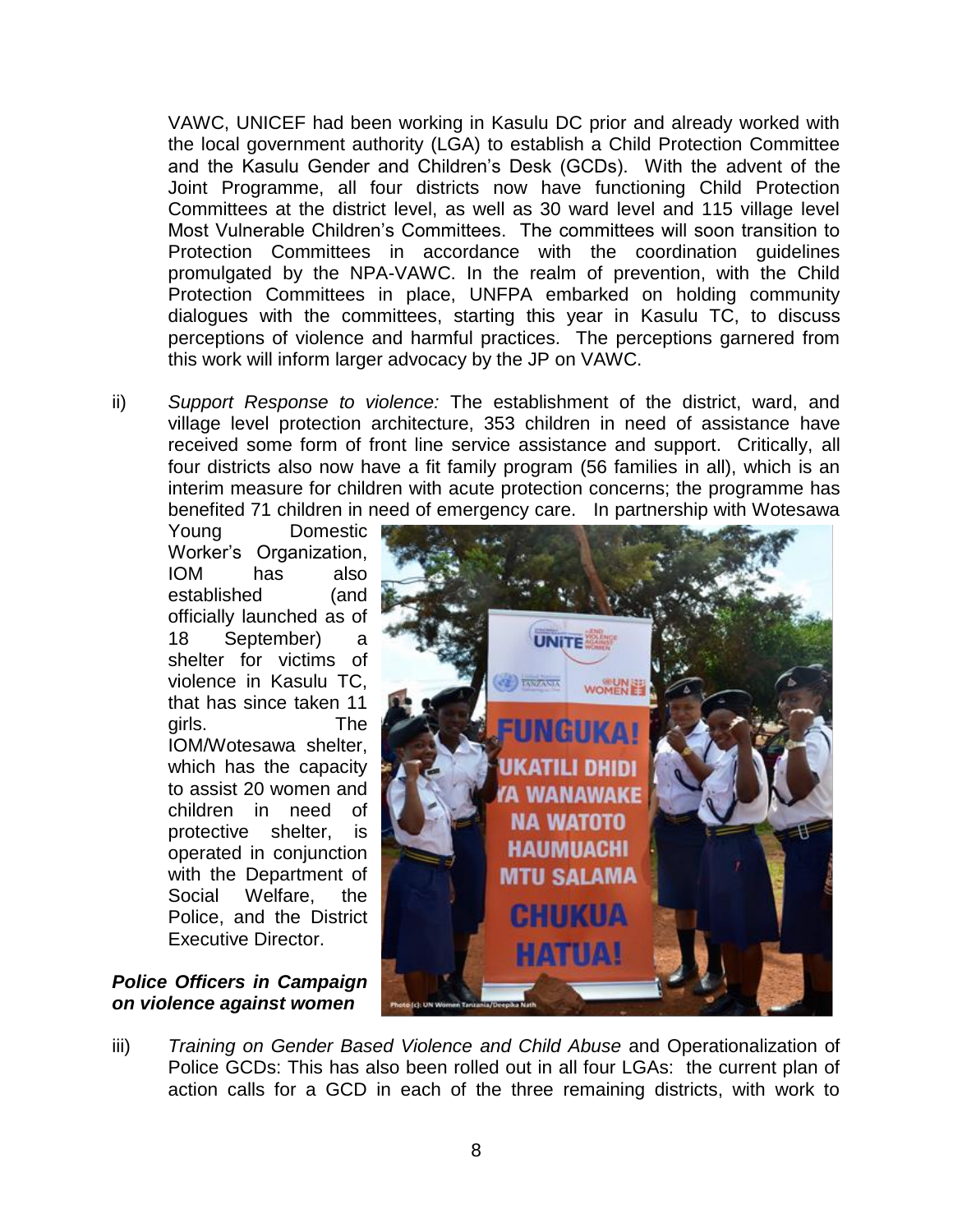develop the GCD in Kasulu DC commencing before the Joint Programme began, but serving as a model for service delivery. UNFPA's companion training to the GCDs began in Kasulu, where it held a multi-sectoral (and stakeholder) awareness raising for front line service providers, and brought together law enforcement, social welfare, health professionals, and importantly, religious and ward leaders, the latter of whom are not traditionally included in capacity building sessions but who, with inclusion, gain a better understanding of the role each statutory body plays and to whom they can refer cases and survivors who come to their attention.

- iv) *Mapping of paralegals services:* UNFPA through TGNP conducted a mapping of paralegals services in Kasulu TC, which assessed the efficacy of existing paralegal units, mode of operation, scope, challenges, and opportunities for future partnership and potential for scaling up at the grassroots and district level. Through the mapping exercise, it was evident that there is a high demand for community sensitization on human rights and a need to incorporate men into discussions about women's access to justice and their role in ensuring that access possible.
- v) *Guidance and Counselling:* UNICEF's work with the guidance and counselling teachers has also commenced in 117 schools (240 teachers), who are taught how to talk to children about violence in the home, but also identify and refer cases.

### *Children Playing in the shelter managed by IOM*

vi) *Community based prevention of violence:* UNWOMEN has embarked on community based prevention, and carried out a rapid capacity building training for 55 ward executive officers in furtherance of



community level violence prevention initiatives, and finalized its partnership agreement with the Kigoma-based Vijana Development Association and Kivulini Women's Rights Organization for the implementation of prevention programs targeting women.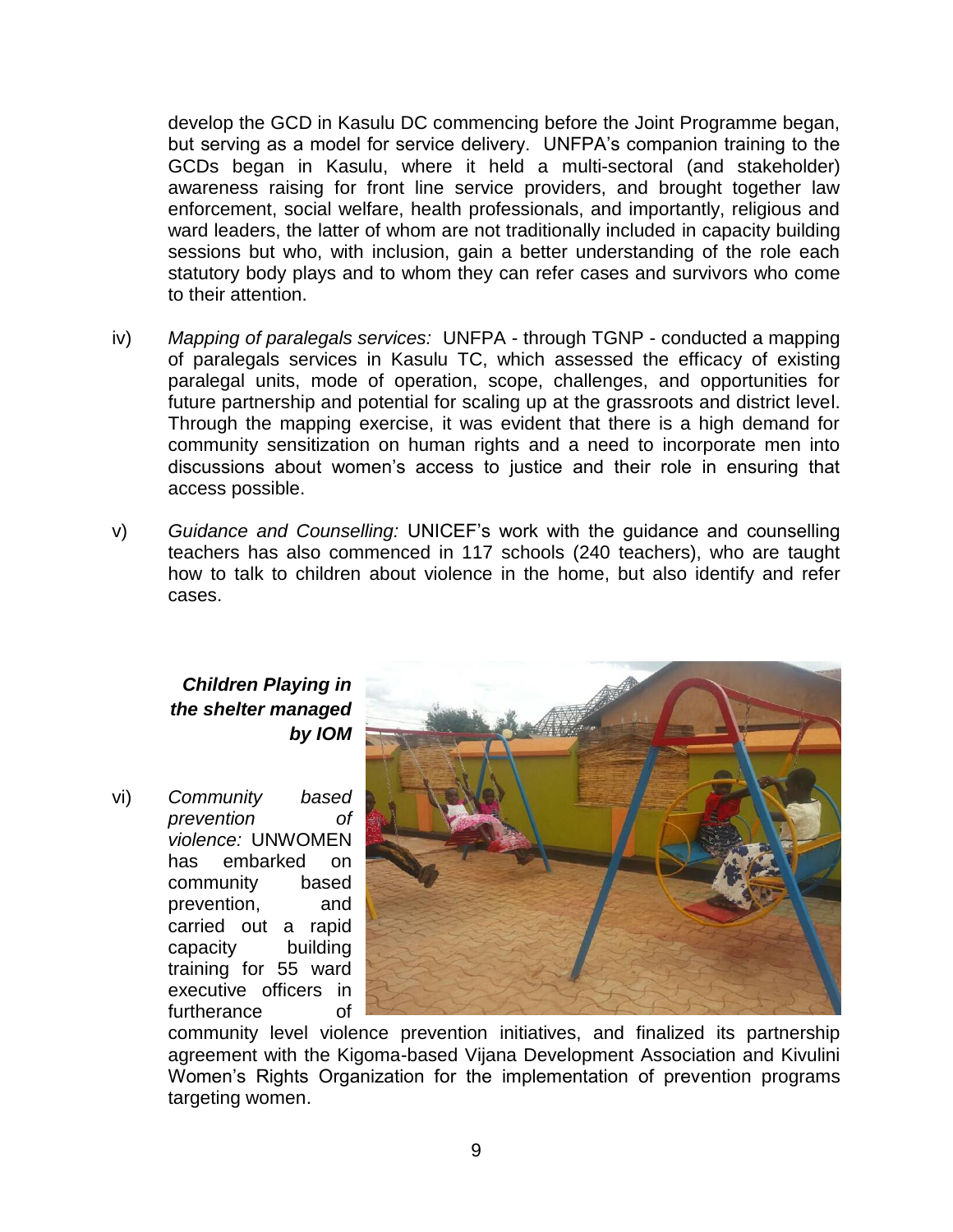vii) *Awareness raising on violence against women:* as part of global awareness raising around violence against women, UNWOMEN launched the 16-days of Activism in Kibondo, Kakonko, and Kasulu which in addition to drawing 5,000 men, women, and children together to hear speeches and presentations, also enabled 200 women's groups to come together to showcase women's economic initiatives and products. UNWOMEN also disseminated 1,000 t-shirts among groups of rights activists and front-line service providers, put up banners, and placed 1,000 posters in public areas such as market places, bus stops, schools, health facilities, and government offices with messages that promote violence prevention.

#### <span id="page-10-0"></span>**3.2 YOUTH AND WOMEN ECONOMIC EMPOWERMENT (YWEE) THEME**

#### <span id="page-10-1"></span>**3.2.1 About the Theme**

Advancing youth and women economic empowerment has been identified as a key priority area by the local government, community leaders and stakeholders in Kigoma. Gender-insensitive legal frameworks coupled with restricted access to technology related to production, processing, storage and distribution reduce the economic capability of women and youth in the region. YWEE improves the economic prospects of women and youth by influencing policymakers and addressing barriers that prevent economic growth.

The theme also builds on previous interventions with women's business associations in the area focusing on businesses that can move up the value chain. It also aims to set up community youth centers that bring together the youth from both the host and refugee populations. The initiatives, supporting inclusive economic opportunities and growth for marginalized groups of women and youth are grounded in the overarching UNDAP II goal of leaving no one behind, while Tanzania moves toward Middle Income Status.



*Kigoma Joint Programme builds on previous interventions including women entrepreneur trainings*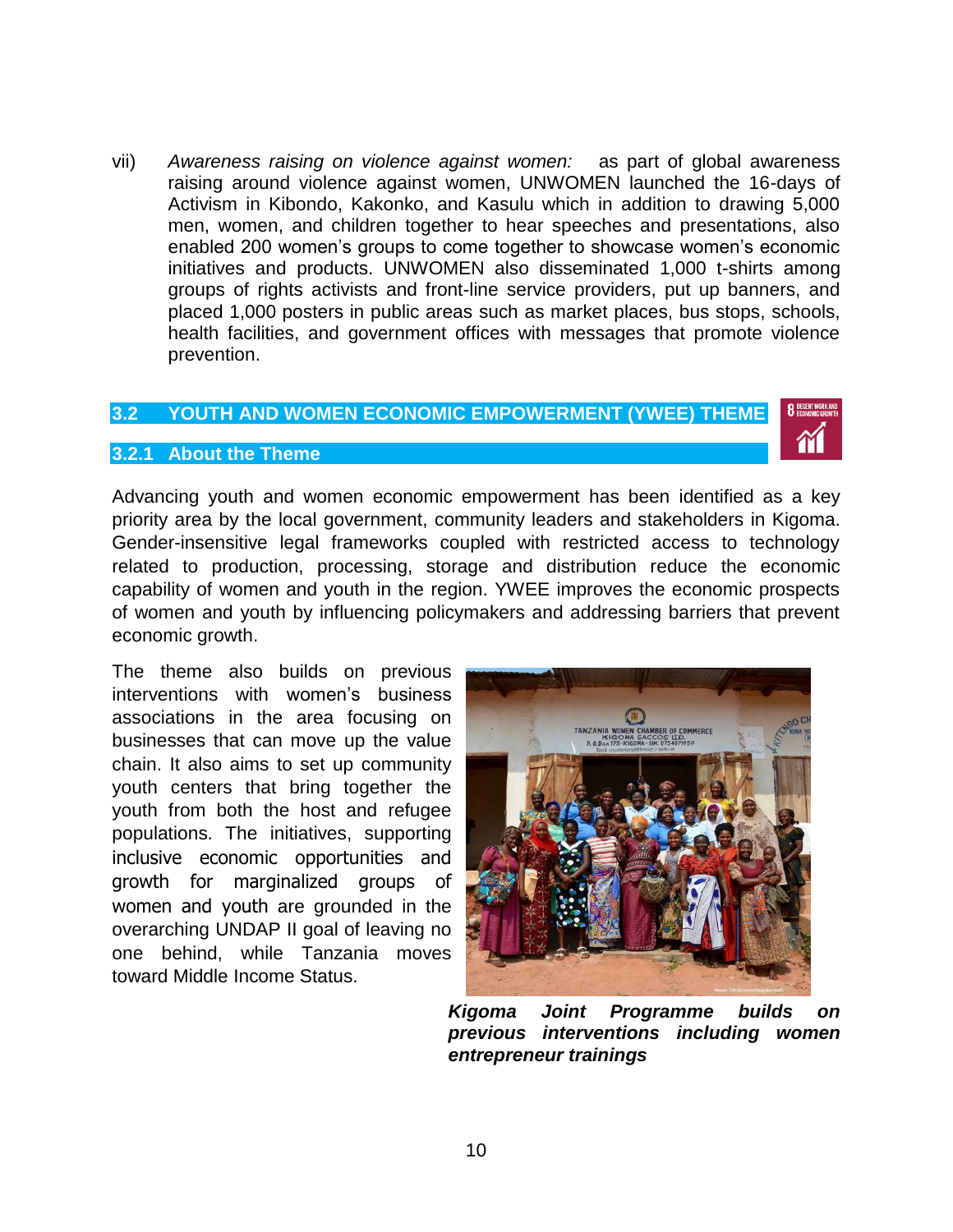The theme is built on the global programme, Inclusive Economic Local Development (IELD) which is a joint programme including UN Women, UNDP and coordinated by UNCDF. Due to the specific nature of the Kigoma region and the large population of refugees, for the KJP, UNHCR, ILO and ITC collaborate to release the potential of youth and achieve youth economic empowerment in the region.

#### <span id="page-11-0"></span>**3.2.2 Progress in the Implementation of the Planned Activities**

- i) *Gender Responsive Local Economic Assessment:* The consultant for this assignment has been selected and contracted and the work has started. It is expected that the final assessment report will be ready by March 2018;
- ii) *Technical assistance to private and public project developers:* Already, a scoping mission and the call for proposals have been conducted and a pipeline of 13 projects has been prepared. 2 of these projects are led by LGAs and they are in advanced stages. These projects are about construction of two crossborder markets in Kibondo and Kakonko districts. In both markets, the villagers and women groups are involved as part of developers and owners of these market facilities. These markets are constructed in phases: the first phases for both involve construction of the main market sheds which will be occupied by women by at least 60 per cent. The other buildings include the ablution in which more toilet holes will be for women. There will also be food vending building and the water system for the markets. The drawings and Bill of Quantities for these two markets have been finalized. Also, the MoU and the grant agreements between the two district councils and UNCDF have been finalized and await final approval and signing. Depending on the procurement by the respective district authorities, the construction of both markets is expected to start in the first quarter of 2018. Other projects in the pipeline are led by the cooperative societies (3), private sector (7) and Community Based Organization (1).



*Women entrepreneurs are trained to improve processing and sales of cassava flour*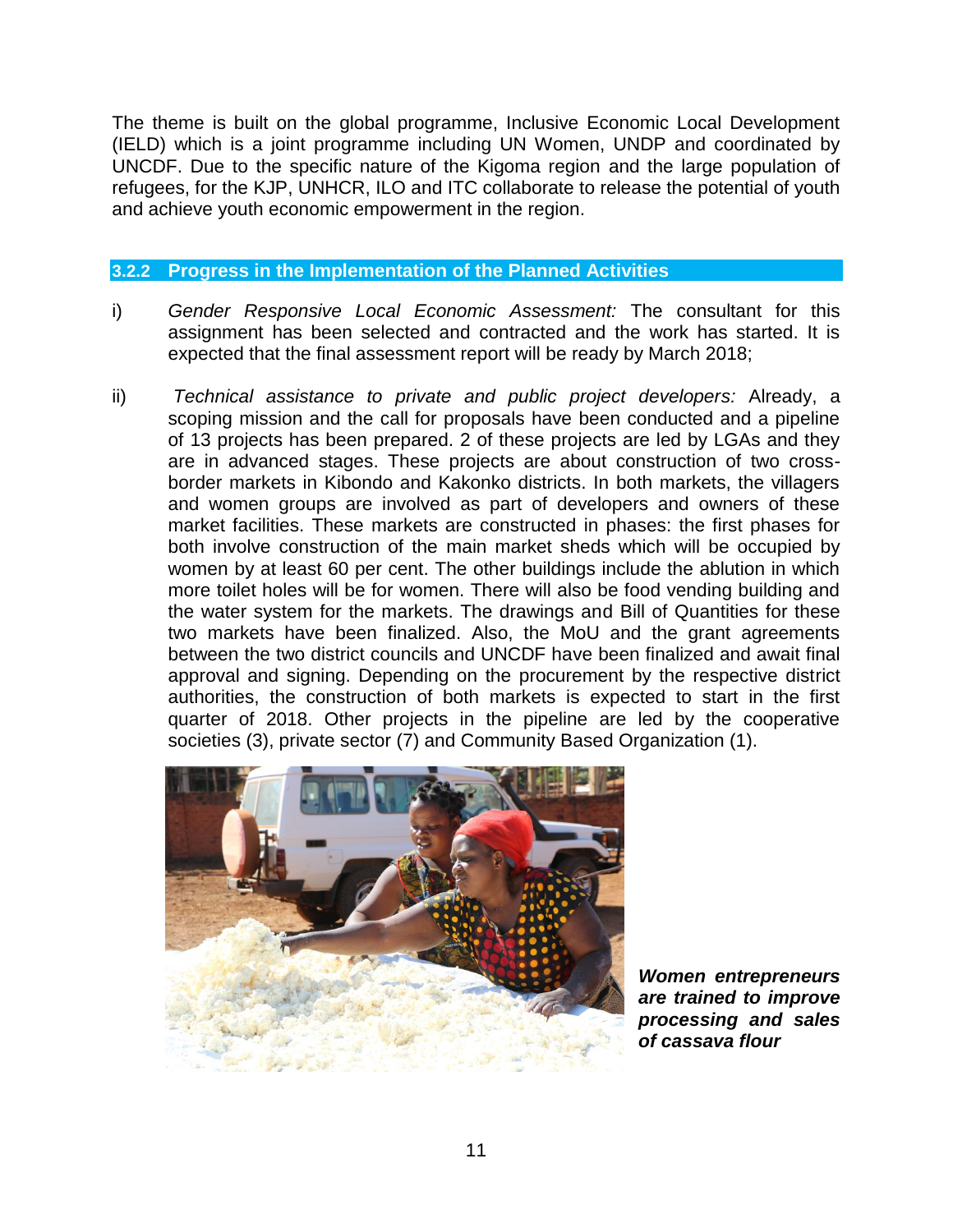- iii) *Establishing women and youth savings groups in host and refugee communities*: The group members will have access to capital and financial education and thus be empowered economically.
- iv) *Establishment of Credit Guarantee Scheme*: In collaboration with the National Economic Empowerment Council (NEEC), a rapid assessment of the lending schemes for young women and men in Kigoma region, particularly in 4 districts of Kasulu (Rural), Kibondo, Kakonko and Kigoma (urban), was conducted in September 2017. One of the key findings of the assessment was a clear need for a credit guarantee to incentivize the few financial institutions in the region to enter what they still consider 'a deemed high-risk segment'. Considering the high costs of operationalizing the guarantee scheme in Kigoma, the ILO is currently working towards a cost sharing structure with the government, through NEEC, and private sector through financial institutions.
- v) *Construction of MPCCs:* As per UNHCR's contribution, construction of MPCCs began in October 2017, following the launching event of KJP where UN Resident Coordinator placed the first stone at the identified site for the MPCC in Nyarugusu Camp. The construction has made progress despite heavy rain and it is expected to be completed by the end of December.
- vi) *Capacity Building of Local Government Authorities:* following the signing of the MOU with the Kigoma Regional Secretariat, UN Women facilitated the developed of the MTEF interventions for Women's (and young women's) Economic Empowerment. All three target districts development YWEE action plans which included issues of access to finance for Women Entrepreneurs, Access to essential services for Entrepreneurs such as business registration and TIN number processes to be streamlined, and the prioritization of interventions that reduce women's unpaid care work. UN Women trained 48 participants were training from the 13-17 November. The participants included staff from the Regional Secretariat, and district council members as well as LGA staff from Kasulu, Kibondo and Kakonko District Councils. Of note is that the Council Chairs and the District Executive Officers from all three districts participated actively for all five days – other key participants include the community development officers and the planning officers of all three districts. The training included resource persons from key national ministries including the MoHCDGEC, PO-RALG, Ministry of Agriculture, Ministry of Livestock and Fisheries, Ministry of Lands, the National Economic Empowerment Council, Ministry of Natural Resources, and the Ministry of Industry, Trade and Investments. The training covered a background of the international and national frameworks on gender and resulted in each district identifying key interventions to be included in the MTEF for Women's Economic Empowerment. An overall presentation of the Kigoma Joint Programme was also done to enable participants to understand the work of the UN in Kigoma.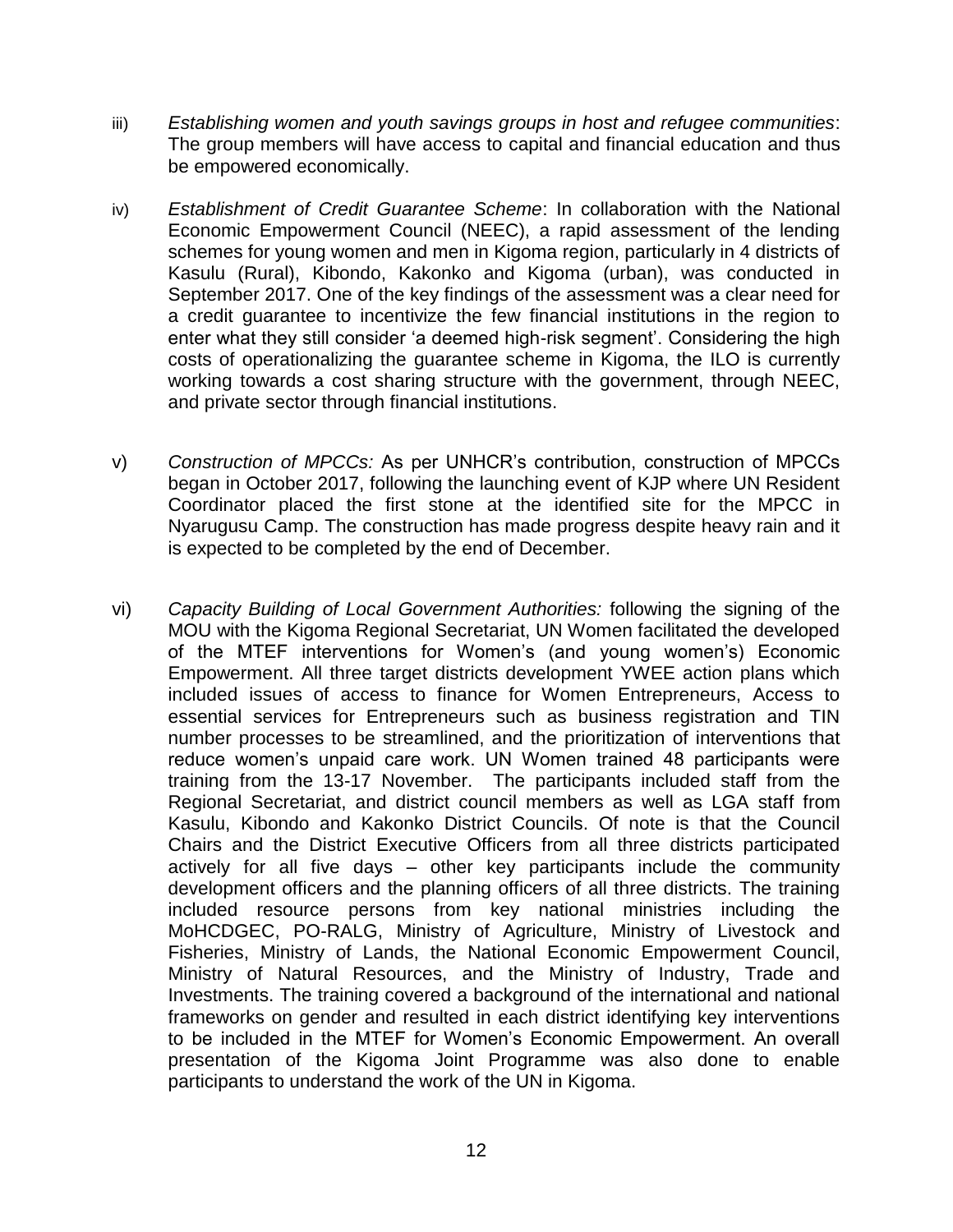#### <span id="page-13-0"></span>**4.0 CHALLENGES AND LESSONS LEARNT**

There have been heightened expectations by various stakeholders, particularly in the region, on engagement of other sectors and districts to the programme. This is being addressed by ensuring that other programmes carried out by UN Agencies are covering these sectors and more districts in the region. Also, it is expected that there will be more beneficiaries as the funding gap on the themes decreases.

The specific challenges facing the themes can be categorized as those emanating from national level decision making, to issues related to direct programming within the four LGAs, to an unanticipated issue that emerged that emerged with joint budgeting and planning with the LGAs.

An over-arching challenge for all agencies involved pertains to the establishment and the subsequent capacity building of the new coordination structures, which will, in effect, be a consolidation of the myriad of the existing issue-based coordination structures. Agencies have also been facing shortage

With respect to the issue of budgeting and working with the LGA's, although the One UN advocates for the use of Harmonized Approach to Cash Transfers, agencies do use different means of transferring financial support to partners. UN Women and UNFPA engage with national level entities, but also transfer directly to NGOs and CSOs; IOM works primarily with NGOs and CSOs. UNICEF transfer financial support to MDAs, LGAs, and NGOs/CSOs. Critical in the UN Joint Programme is making sure the activities are reflected in the Mid-Term Expenditure Frameworks (MTEFs) of the LGAs involved, which requires working with LGAs to align government priorities with the Joint Programme VAWC theme, and also reflect the budgetary contributions (and needs). This needs to happen regardless of whether the UN agencies in question are working with an NGO, such as IOM's shelter work, or whether direct contributions are being made to the LGA itself, such as UNICEF's work supporting districts in their creation of coordination mechanisms and establishing fit families. Under the auspices of the UN Joint Programme VAWC theme, for the first time, all four (4) UN Agencies will be engaged in MTEF planning with all four (4) LGAs to ensure activities are reflected and costed.

The major challenge faced the investment proposals was low response by entrepreneurs in the region and particularly in the programme districts. Strategies have been laid down to ensure wider circulation and allow more participation of the entrepreneurs in the districts. These include using various platforms in the districts and wards as well as using local government authorities to disseminate the information on such opportunities.